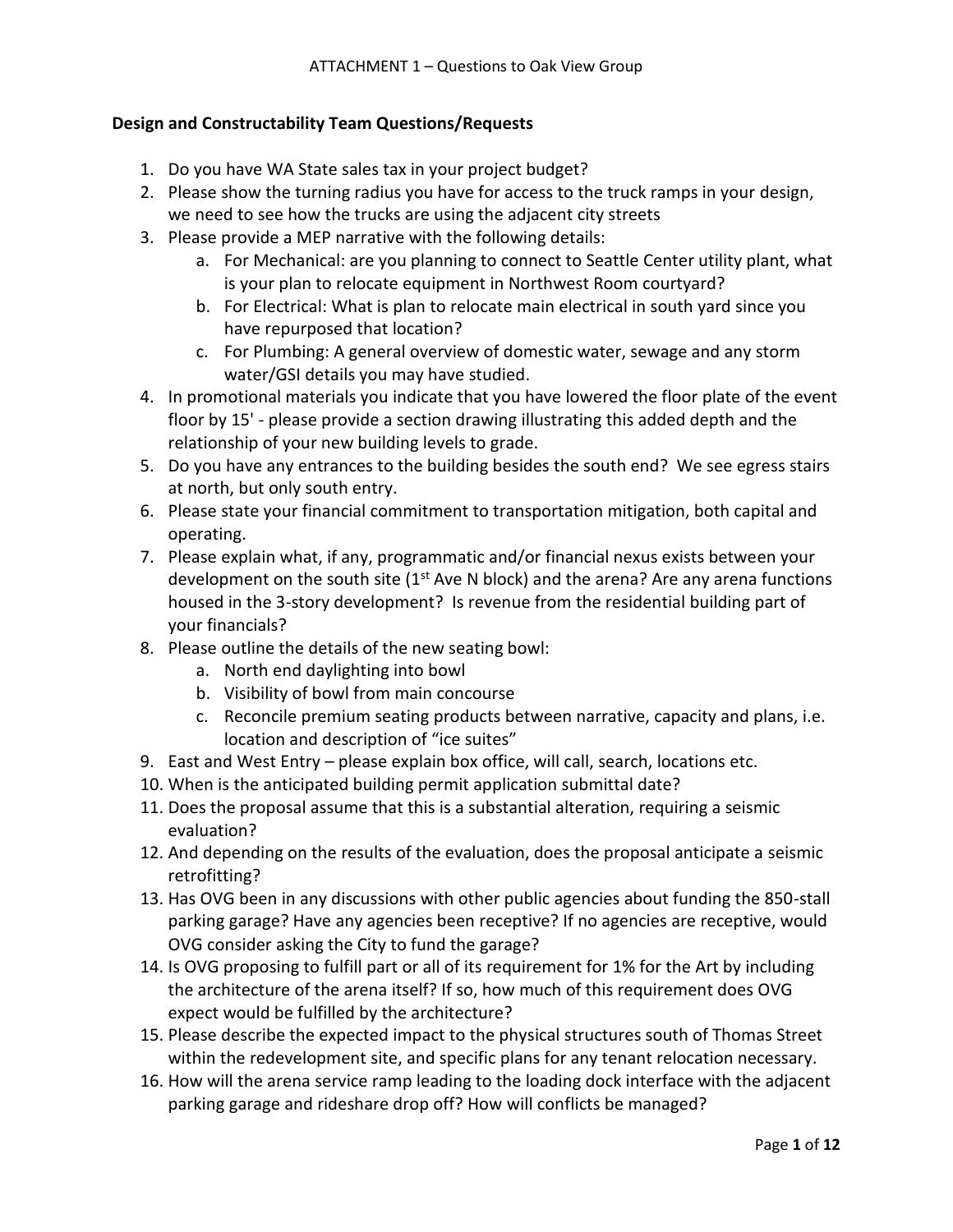- 17. Please provide a breakdown of hard and soft costs in your redevelopment financing plan.
- 18. Have the NBA and NHL confirmed that your design meets the criteria to host a team per their individual league standards?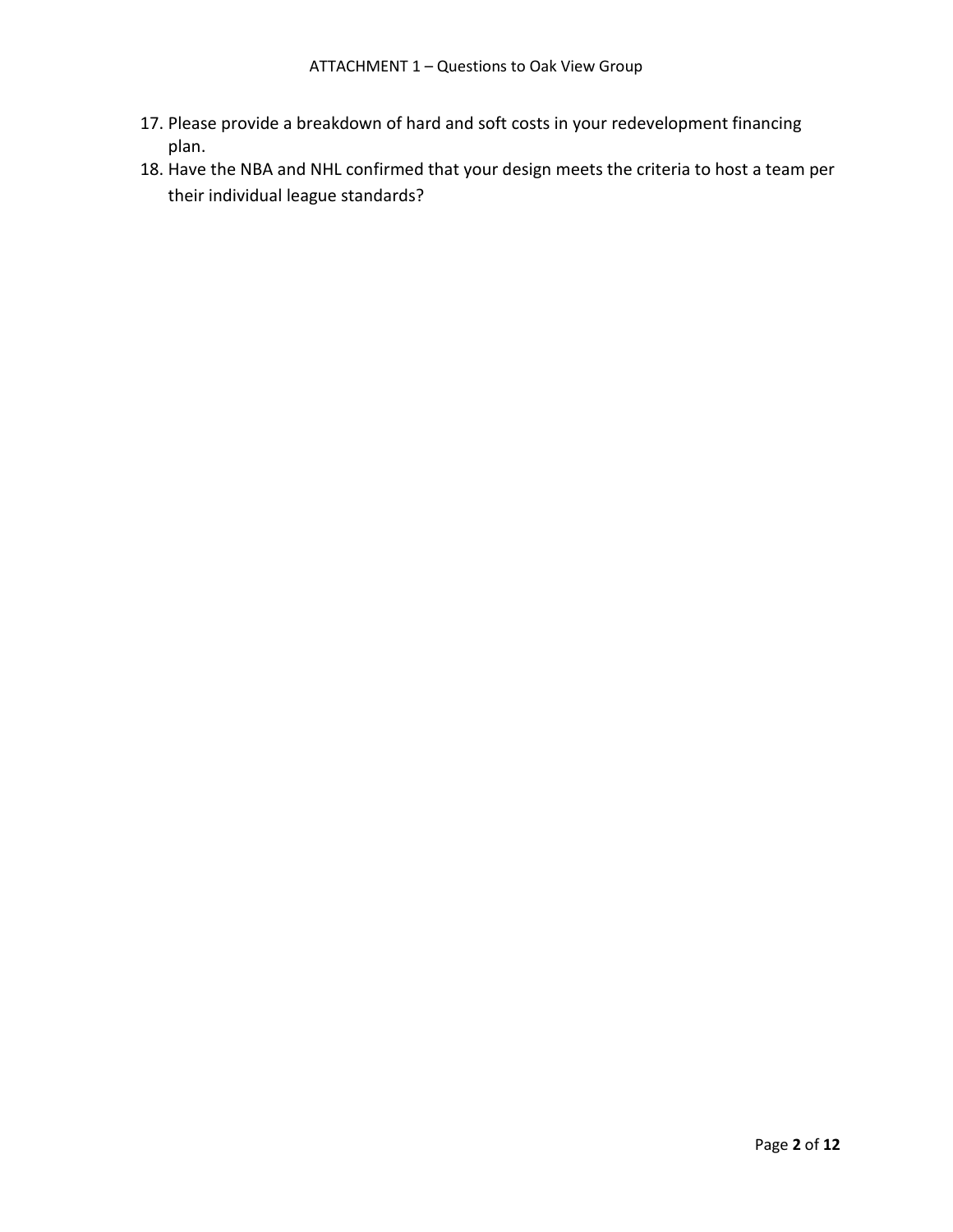## **Operations Team Questions/Requests**

- 1. Please explain your sponsorship strategy to sell sponsors at only the for-profit entities? How does this not cannibalize the opportunities for event/festivals and non-profits on the campus? How do you see merging the separate and aggressive business development strategy for these private organizations?
- 2. What does it mean to be the only "Ticketmaster Arena" in the NW?
- 3. Tell us more about your commitment to allocate \$10 million to YouthCare (of the 20 million you promise to commit)? Please provide additional narrative around what types of programs, etc. in which you would invest the \$10 million dollars? Will any of this funding help to mitigate displaced vendors/supplement revenues to non-profits?
- 4. Please explain in greater detail the premium seating business model between the 56 suite, club spaces, etc. and how flexible it is to accommodate different event types.
- 5. Please provide greater detail on the vending options and reference to 50% that would be serving outside of the facility.
- 6. Will the entertainment building on the 1st Ave/Thomas/Warren/John block be an event venue?
- 7. What is the process for maintaining existing staff? How will the "valued professionals" be determined?
- 8. What other arena in the country is most like the design you have submitted?
- 9. Please explain how your building design can be flexible to accommodate changes to demand in fan services and evolving event needs over the next 5, 10, 15 years?
- 10. How are the developments around the arena related to the total fan experience for attending an arena event?
- 11. The press workroom and interview room are not shown on the floor plans. Where are they located? How do the press access these rooms from the press box and vice versa?
- 12. Is there a transition lobby for guests to stand out of the weather before they arrive at the ticket gates?
- 13. The north end of the upper concourse seems narrow. Are there any services for guests at that end of the building?
- 14. Is the box office accessible from the east side via the lobby?
- 15. Do you have a proposal for where the Skatepark be relocated?
- 16. Are you providing space for displaced non-profit organizations in the Blue Spruce building?
- 17. Will you be providing space for Pottery NW?
- 18. What is the benefit of being the only venue in the country to have tri-sided scoreboards? Does that fit with NBA and NHL guidelines? What is the rigging plan for the end stage concert—seems the score board would create a hole in prime rigging space.
- 19. How do you deal with daylight from the South End Club with Space Needle view? Shutter system/drapes?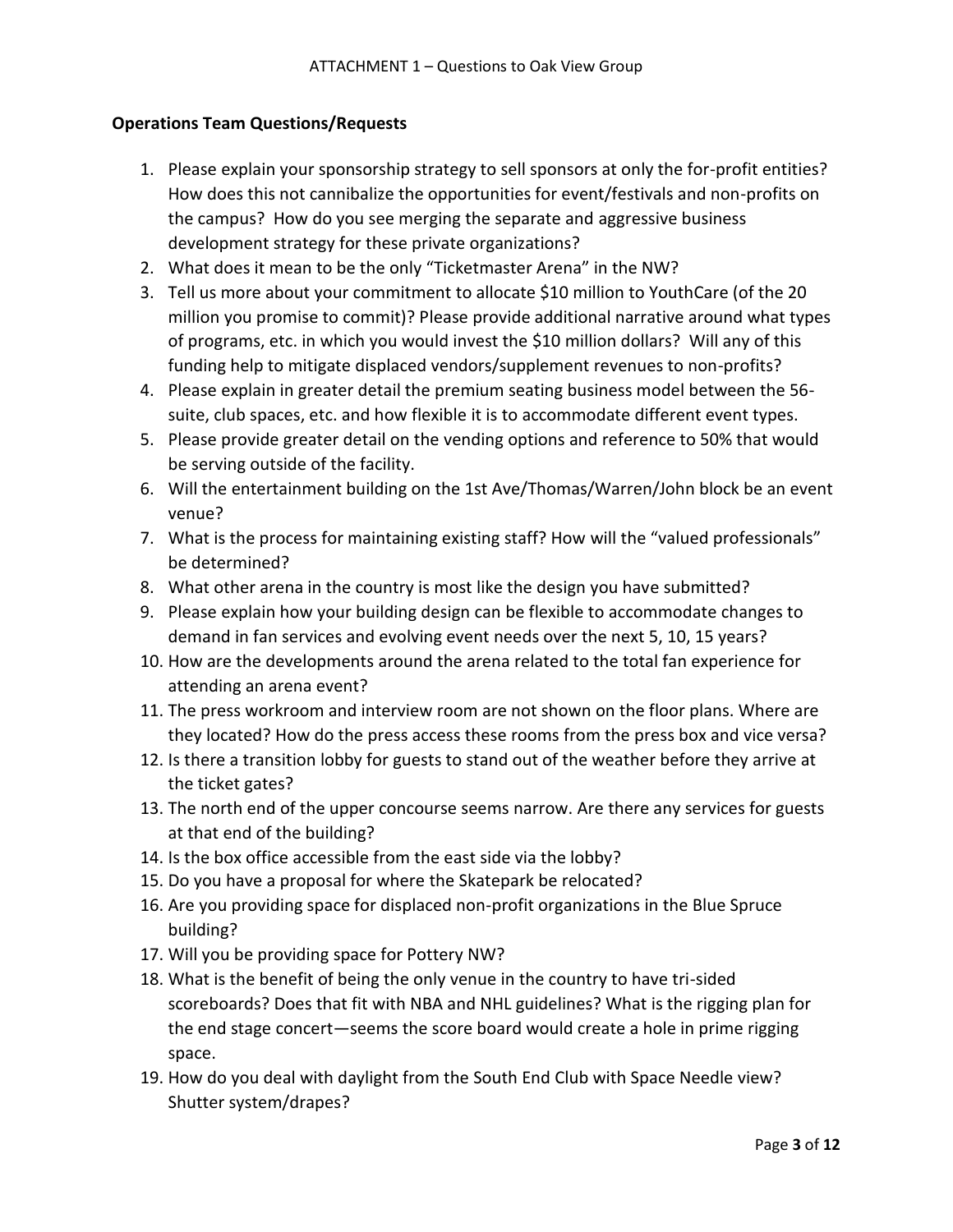- 20. How do you deal with the obstructions of the buttresses and the reinforcements needed on the event floor and locker room areas?
- 21. There is no mention of all gender restroom facilities. How will that be addressed?
- 22. How many trucks can park in the loading area? Please describe the overflow parking plan.
- 23. How do you mitigate issues related to the addition of the 850-car garage next to the arena? How do you coordinate traffic issues related to two garages depositing thousands of cars onto  $1<sup>st</sup>$  Ave/surrounding area?
- 24. In the Transportation section you mention shuttles to South Lake Union? Who do you envision will pay and coordinate this operation?
- 25. How is Seattle Center recognized in association of the proposed arena? In direction signage? Co-branding with Arena? Is recognition mutual?
- 26. With respect to public Wi-Fi mention: is that just inside the arena or would it cover exterior spaces and fan-associated spaces in other developments sites. What are your plans for a Distributed Antenna System (DAS)? How do you see working with our existing fiber infrastructure and current DAS system under development?
- 27. How much electrical power will be available for touring shows? Broadcast needs? Where will it be located?
- 28. How will external sponsorship and radio station activations be accommodated in your plan?
- 29. Is your plan to have Live Nation be the exclusive provider of musical programming should you win the bid?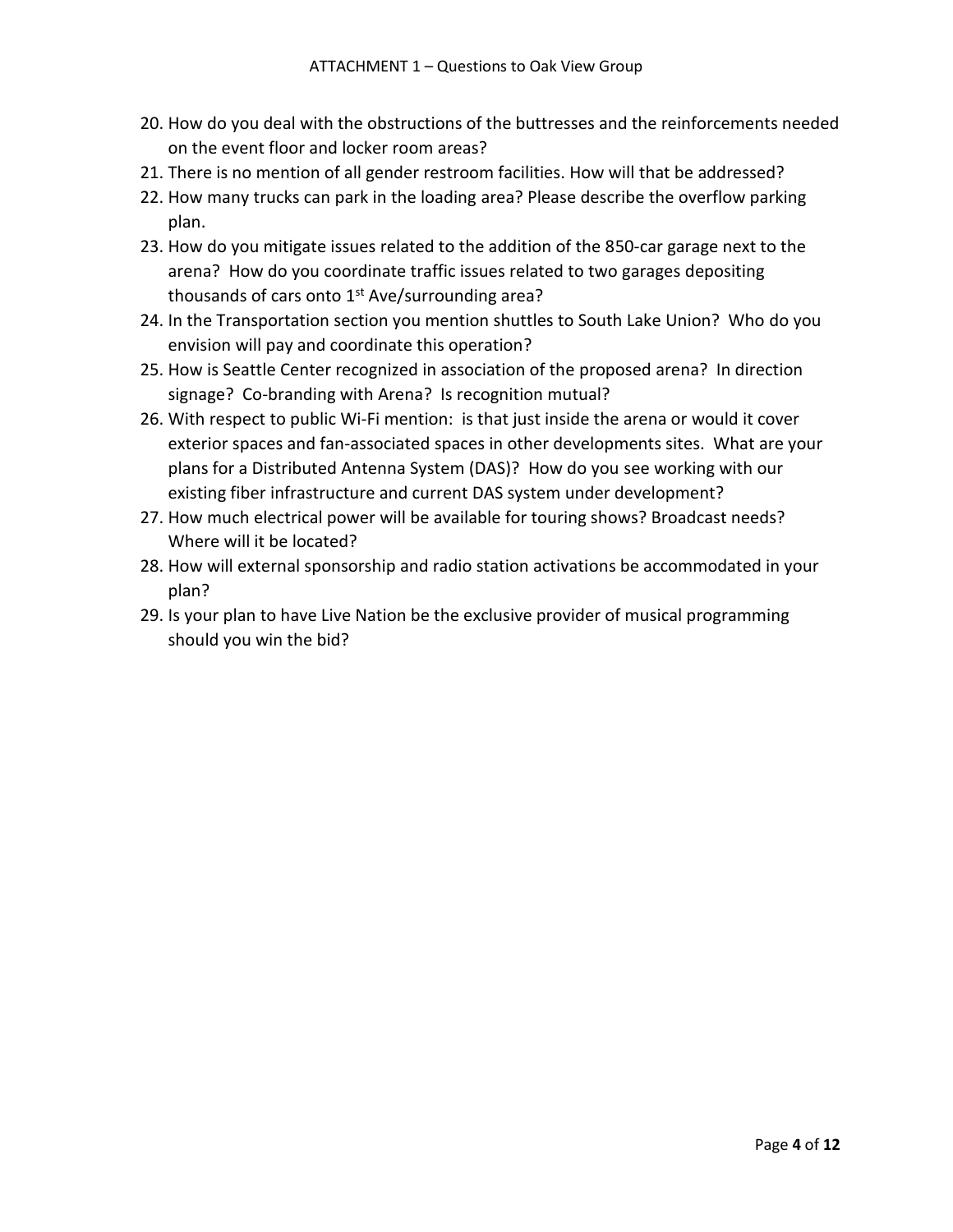## **Financial Team Questions/Requests**

#### Facility Questions

- 1. The Capital Reserve Fund can be capped at \$5 million. Please provide a spending plan for these funds. What is the anticipated annual spending? Over 10 years? Over 25 years? Under what conditions would the fund be more than of \$5 million?
- 2. What is the "public agency" that would fund \$25 million for the garage? How or will the funding be repaid? What happens if the public agency does not provide funding? Will that contribution be made in a lump sum?
- 3. Please provide a more detailed project budget and break out the construction budget by building (i.e. Arena, garage, south site, etc.).
- 4. On page 100, OVG indicates it would "support expansion of the platforms" for the monorail. In what ways would OVG support the expansion?
- 5. What are the ideas regarding development of the "South Site?" Is development of this site included in the pro-forma or construction budget? What is envisioned as the potential development and how would it relate to the new arena? How long would this option continue? If it's not needed to operate or finance the arena, what benefit would the City receive from considering another use?
- 6. How does the City establish a guaranty of performance from such a new entity as OVG? What other parties may offer their guaranty?
- 7. What funding will be committed to transportation issues, both capital and ongoing efforts?
- 8. If the arena gets an NBA or NHL team, debt capacity could increase by \$100-\$150 million. What would this increased debt be used for?
- 9. What are the restrictions on City property during the lease/financing?

#### Financial Questions

- 10. Please provide Excel files for the financial exhibits and projections (e.g. Cash Flows Base Case Assumptions). Please provide assumptions and any supporting data or worksheets that will help us understand your projections.
- 11. How will the financing be structured? On this project proposal, is Goldman Sachs your construction lender, long-term lender, or both? If not both, what is your construction financing proposal and long-term lending proposal?
- 12. For what other projects has OVG used Goldman Sachs for construction or long-term financing?
- 13. What type of financial support are you assuming from the Madison Square Garden Company? Their support letter states "MSF is confident it could provide financial support for the project." What type of support are you/they envisioning?
- 14. How are the historic tax credit or any other tax credits capitalized? What is the expected source for the \$50 million historic tax credit? Provide your assumptions for the amount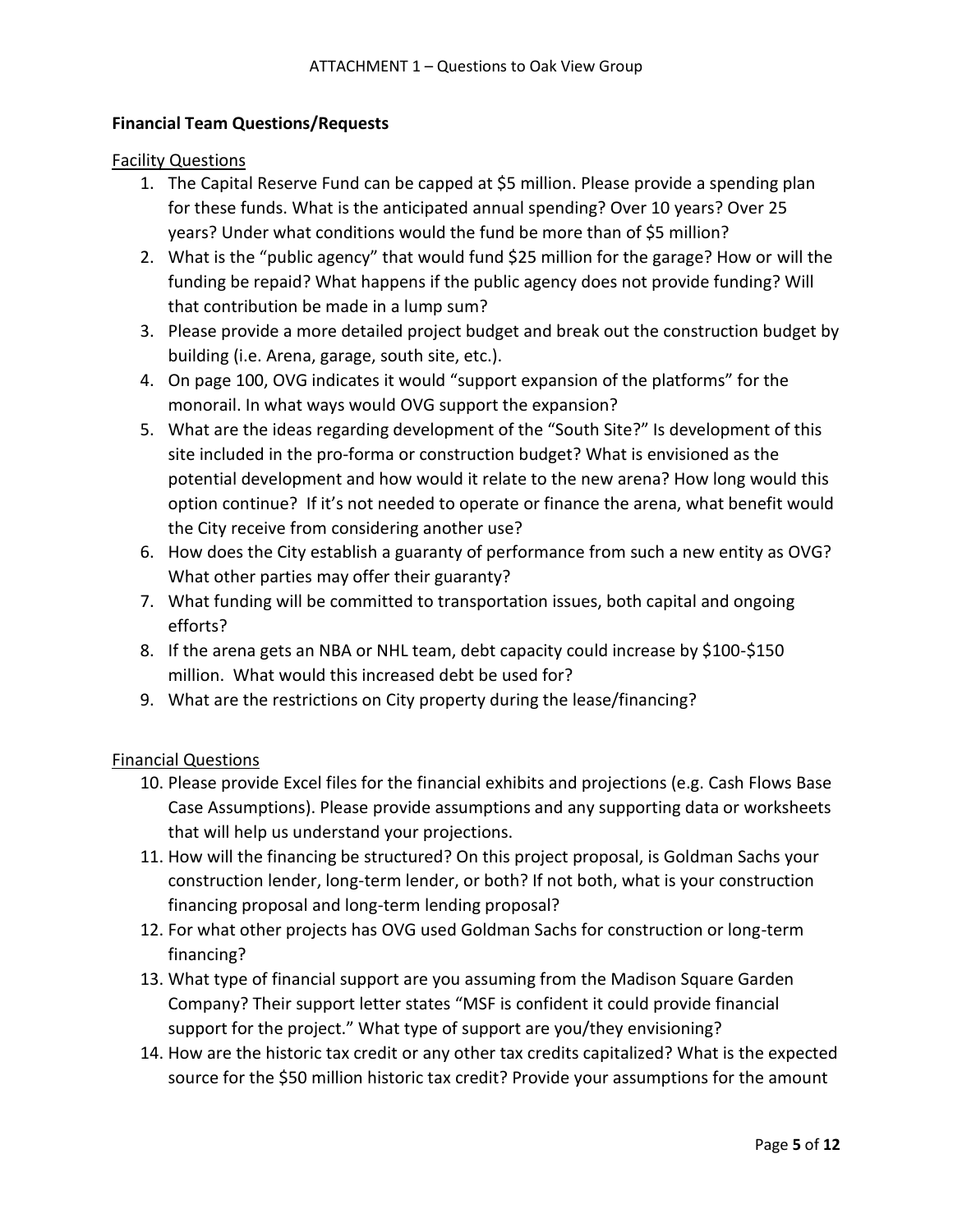of historic tax credits proposed. What is OVG's experience in securing and selling historic tax credits?

- 15. What is OVG's plan if the site's landmark status is not achieved and you are unable to secure the \$50 million tax credit?
- 16. Item 6 in the Development Agreement and Lease Agreement Terms section states that "OVG wishes to explore development financing incentives". We interpret OVG's proposal to be what is described in this item, i.e. that all incremental revenues from admissions tax, construction sales tax, etc. will be used first as credit against base rent and then deposited into a City Arena Fund. Is this correct? Is the sole use of this fund to offset maintenance costs? Are these costs capital reinvestment, routine maintenance, or both? Who controls and prioritizes the City Arena Fund and determines what is funded out of it?
- 17. Has OVG estimated the amount of annual incremental tax revenues from the operations of the redeveloped Arena? If so, can you provide us with these estimates?
- 18. Are there any inflationary adjustments to the rent during the initial term?
- 19. How much do you plan on charging for a facility fee? Is it a flat number or based on type of event?
- 20. Please provide a more detailed operational pro-forma that breaks out type of event rent, reimbursable labor, concessions, ticketing, facility fee, merchandise, and any other revenue categories. Similarly, please provide a more detailed description of the projected expense categories such as event labor, utilities, taxes, maintenance (routine and major), etc.
- 21. Please provide a more robust description of the intended incentive thresholds (described in Item 1, page 32). As they aren't specified, please provide some outline of what these might include.
- 22. Please provide a detailed set of event projections by type of event and assumed attendance per event by type.
- 23. Why is Admissions Tax included as a revenue since it is also being used to fund the City Arena Fund which is shown as an expense, offsetting the arena maintenance costs (p 77 and 32).
- 24. The proposal assumes OVG operation of all three Seattle Center garages. Are these revenues included in the pro-forma? Please provide a pro-forma for the operation of the garages. How would they be managed? What about maintenance and daily operations or utility costs? What are your revenue-sharing assumptions?
- 25. The pro-forma includes \$1 million in parking revenue. What is this based on?
- 26. Did you consider a public financing approach, and if so what lead you to decide on private financing?

## Campus Impact Questions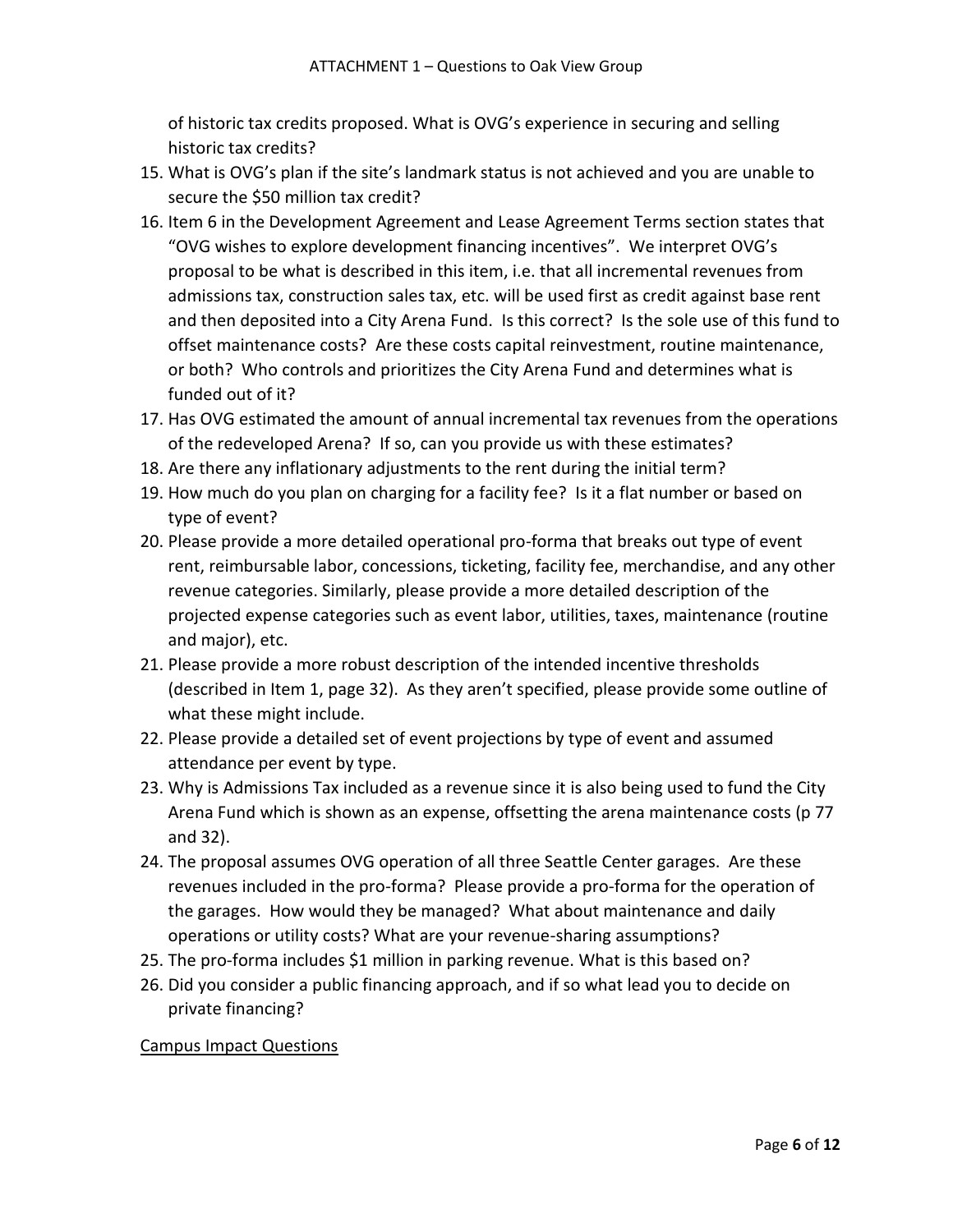- 27. Regarding City Use days, the proposal states they would be made available when the arena is available. How will this work when Bumbershoot takes place over a specific weekend every year?
- 28. Would Pottery NW be able to remain at their current location in the South Site if it's not developed or until it is developed? Will construction of the below grade access make this possible? What would the source of the funding to relocate Pottery NW be?
- 29. Please describe the plan for relocating short and long term tenants? Is assistance only financial or will you help in identifying new spaces?
- 30. What is the intention for working with the City to identify transition plans for the Skateboard Park, Gardener's complex and restroom pavilion? Does this include funding?
- 31. How would the pro-forma change with the addition of an NBA team? An NHL team? Both?
- 32. Please provide more details on the commitment of the \$20 million to assist non-profit ventures, causes and enterprises.
	- a. What is the funding source?
	- b. If funded through arena revenues, is this included in the pro-forma?
	- c. What is the distribution plan over the 20 years?
	- d. Are any of these funds being committed towards relocation costs for the Blue Spruce building tenants or for Pottery NW?
- 33. Half of it has been committed, is there any City role in distribution of the remaining \$10 million?
- 34. Of the other arenas you operate, especially those in similar markets to Seattle, what has been the number of events (by type, if possible) hosted each year for the past 3-4 years? How much revenue was generated from events? How much other revenue have the arenas generated (by type, if possible).
- 35. Does your projected sponsorship revenue number include the entire Seattle Center campus or just the Arena? How is the city compensated for sponsorship sales?

General Question

36. When you built Sprint Center in Kansas City, it was with a similar goal of trying to bring a professional sports team to the city. Why was a team not able to be secured and why is this situation different?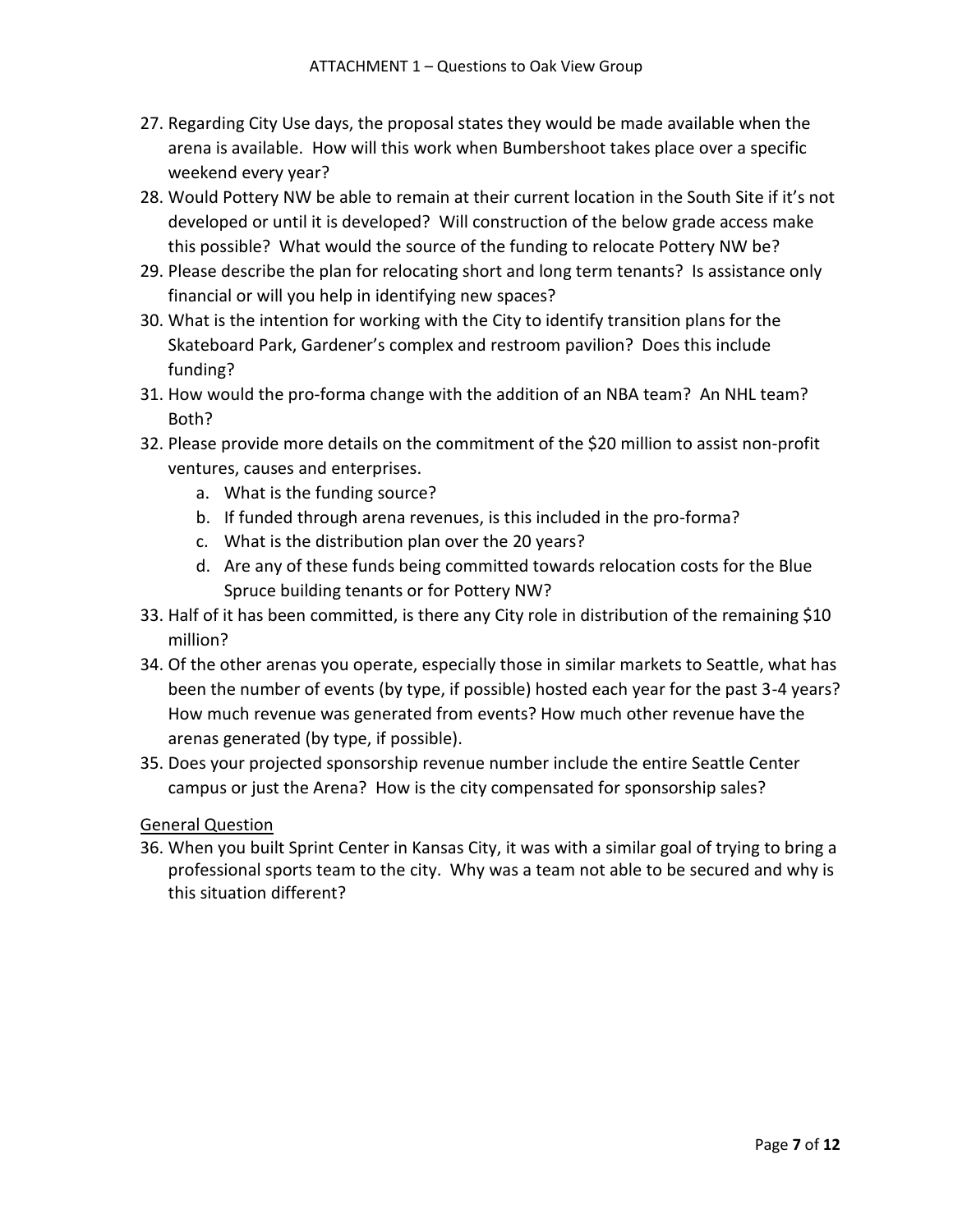## **Legal Team Questions/Requests**

#### Developer/Operator

Your proposal indicates Oak View Group, LLC ("Oak View") will be the lead party; however, the Goldman Sachs letter (proposal page 20) indicates that the project will be developed by a newly created ArenaCo. Please describe ArenaCo, including ownership. Also, assuming the City will require guaranties of ArenaCo's obligations under the Development Agreement and Lease Agreement, describe guarantors for those obligations, with the understanding that City will need further assurances of the credit worthiness of any entity(ies) providing the guaranties.

#### Cost Overruns (proposal page 31)

The allocation to the City of cost overrun risk in your proposal is unlikely to be acceptable to the City. We invite you to offer more competitive terms relating to costs arising from force majeure or other events beyond the reasonable control of Oak View.

## Environmental Indemnity (proposal page 31)

The scope of requested environmental indemnity in your proposal is unlikely to be acceptable to the City. We invite you to offer a more realistic scope of environmental indemnity or terms to address the risk, which could include but not be limited to investigations during the diligence phase or environmental insurance.

## Redevelopment Financing Plan (proposal page 75)

1. Will the long-term debt be secured by Oak View's leasehold only, or are you requesting a mortgage on the City's fee title?

2. Please describe the legal structure by which Oak View will convert historic tax credits into \$50M of capital funds, the anticipated timing of the funds, and alternative funding plan if less than \$50M are obtained.

3. Please describe the specific sources of the "City Tax Reinvestment of NASC Revenues" in addition to the legal structure by which the revenues will be converted into \$40M of capital funds.

#### Development Financing Incentives (proposal page 32)

Please describe the legal mechanism by which City tax revenue streams will be captured and then applied against Base Rent and funded into a City Arena Fund.

#### Lease Term (proposal page 2)

The financial terms of lease renewals in your proposal are unlikely to be acceptable to the City. We invite you to offer more competitive terms relating to base rent, incentive rent, reserve fund deposits and Development Financing Incentives applicable during renewal terms.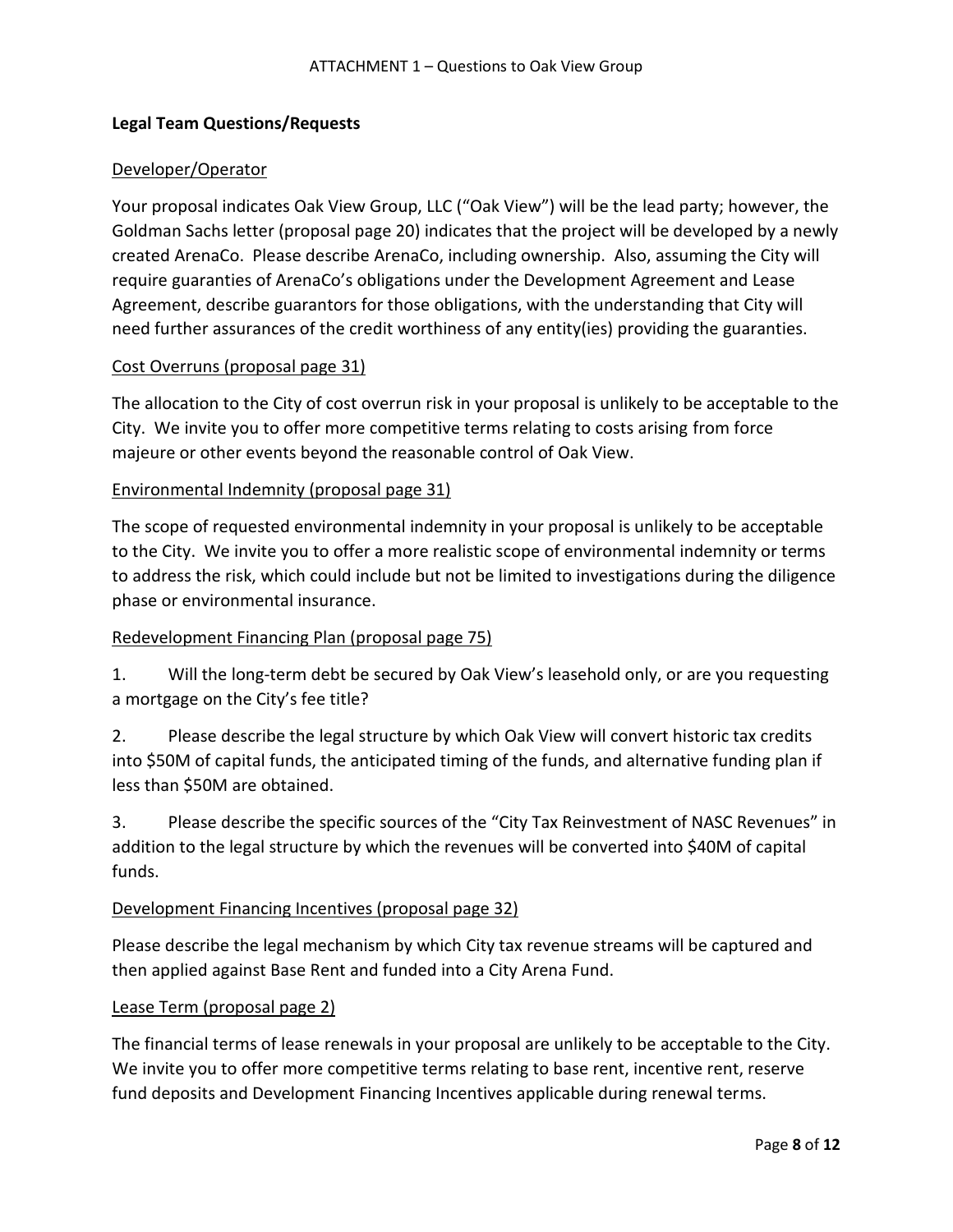## NBA/NHL

Taking into consideration the discussion of the Memorandum of Understanding Seattle Sports and Entertainment Facility on page 1 of the Request for Proposals, describe your anticipated plan and timing for seeking professional sports franchises as arena tenants. Describe how securing professional sports franchises as arena tenants, and the timing of the securing of such tenants, affects your proposal. In particular, describe any proposed incentives and/or consequences of obtaining or not obtaining a franchise or franchisees.

New South Parking Garage and Seattle Center Parking (proposal p. 32)

- 1. What is the anticipated public agency funding source and funding mechanism?
- 2. How is the parking garage a "separate structure apart from the Arena," when it appears integrated into the design?
- 3. Is obtaining that funding a contingency to your proposal?
- 4. Is the cost of this garage included in your project costs?
- 5. Describe your operational and financial expectations and plans for operation of the garage.

6. Describe your expectations and plan regarding the three existing Seattle Center parking garages.

#### New Development Partnership (proposal page 32)

Provide more detail regarding a potential new development on the South Site (Thomas St/First Ave.), including interim use, timing, incentives/consequences of development/failure to develop, thoughts on public/private activation, and specifically whether you seek any public funding, tax increment or other public assistance.

#### Deposit and Contingencies (proposal page 31)

At the time of selection of a single proposer the City will require a substantial deposit that is refundable only due to City default. We invite you to offer a modified deposit and contingencies proposal that meets this requirement.

#### Vested Rights (proposal page 32)

The City seeks clarification on the difference between laws in effect on the date of the development agreement and entitlements in effect on the "Adoption Date."

#### Signage (proposal pages 32, 33 and 110)

Describe the extent and scope of proposed signage plan and requirements, including any proposed extension to Seattle Center campus.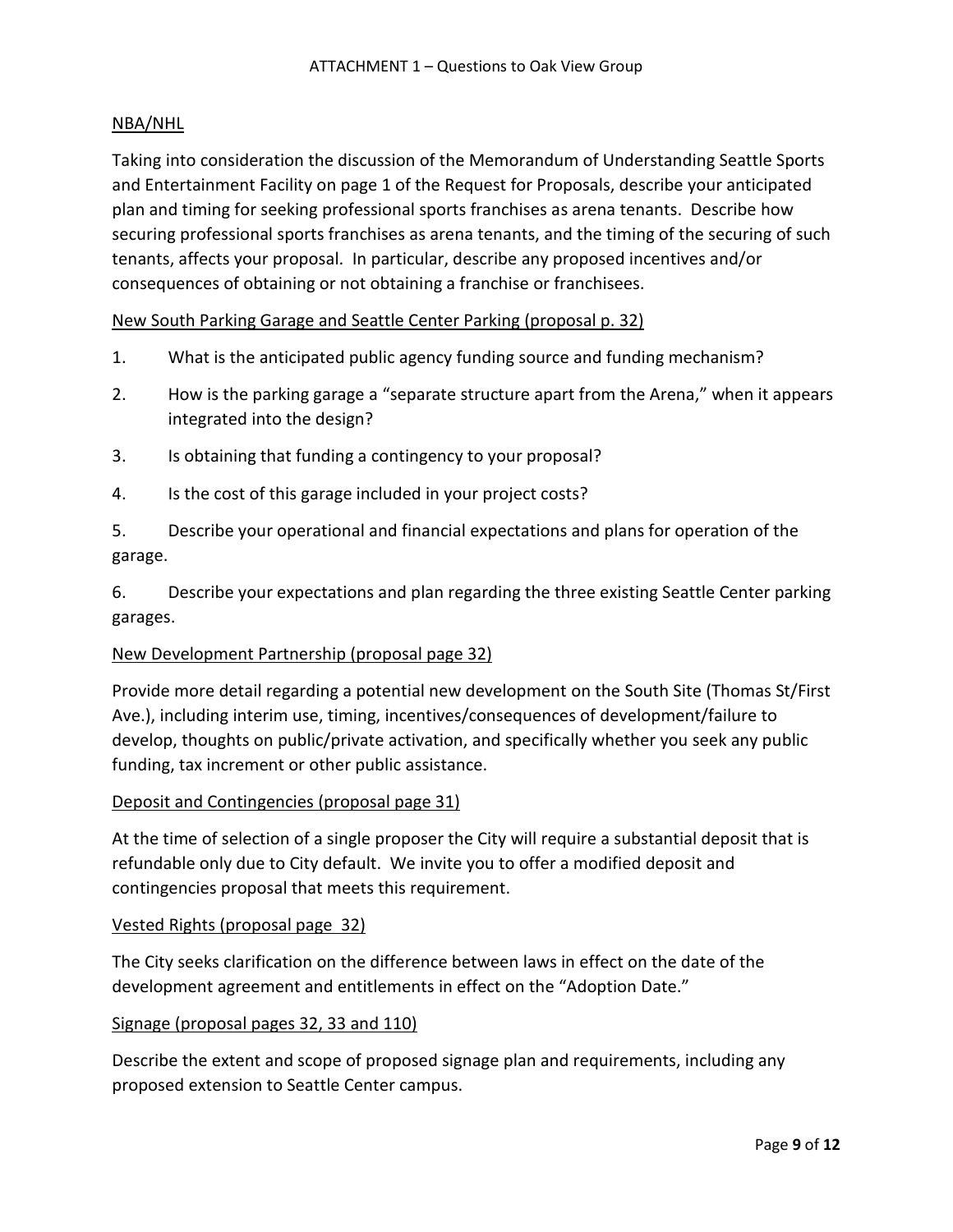# Traffic (proposal page 36)

Further describe the limitation on your transportation and access obligations being "commercially reasonable and feasible for a project of this size and type both from a cost and scheduling perspective."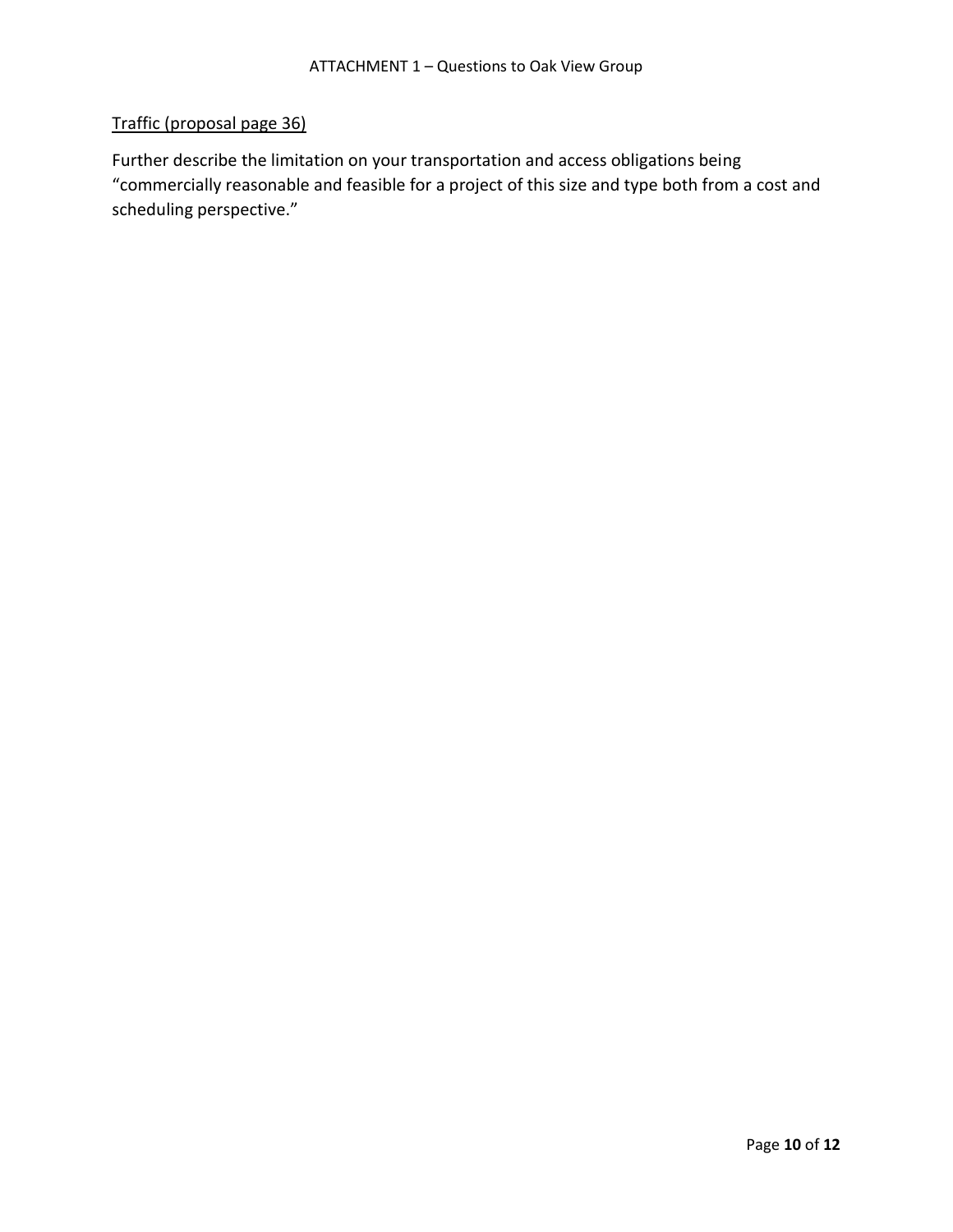## **Transportation Team Questions/Requests**

- 1. Seattle Police intersection control is currently in use for KeyArena events at high traffic locations. This mitigation tool is not mentioned in proposal. Will this tool be part of the transportation plan?
- 2. Event genre information is not available in the proposal. This information is critical in planning for transportation. Vehicle occupancy rates, timing and travel routes vary dramatically per event. How will information be gathered and used in planning?
- 3. Daytime corporate arena events do not fall within the evening timeframe analysis in the proposal. How will these events and their unique impacts be mitigated?
- 4. The Seattle Center campus hosts several large summer festival events. How will Arena events be managed when scheduled in the same timeframe to minimize the impacts?
- 5. Summer festivals use Thomas Street, 2nd Ave, Republican and Warren adjacent to the Seattle Center campus for vender, artist, food and beverage, band gear, ice and other trucks and vehicles. Several of these locations would not be available under the proposed plan. How will this be mitigated?
- 6. We currently encourage traffic egress headed South via 2nd Ave North towards downtown where additional points of freeway access do not impact the Mercer and Denny corridors. Will this route be added to the route mix?
- 7. The Proposal includes curbside changes which take away bus parking that is currently in heavy use in support of school children's programming at several resident organization venues. How will the project replace this asset?
- 8. Seattle Center's 5th Ave N. Garage is underutilized by KeyArena patrons but offers the quickest access to SR 99. How will the project improve use of this garage?
- 9. The Proposal highlights partnerships and investments to improve multi-modal access to the new Arena that depend on significant improvements to pedestrian, cycling and transit infrastructure How do you plan to leverage other funding sources to make sure these projects are fully realized?
- 10. Seattle Center's Master Plan and the Uptown UDF encourage redevelopment of the 1300-stall Mercer St. parking garage. How does your proposal take this into account?
- 11. Use of the Monorail features prominently in your proposal. Can you describe in more detail how you plan to increase the service and capacity of the Monorail, and whether you have allowed budget for this?
- 12. For Figure 3 (Estimated Travel Mod to New Arena) on page 92, does that represent a forecast, or a target (meaning the desirable mode share)?
- 13. How was the "excess capacity" data on Figure 4 (also on page 92) calculated for parking, and more specifically, transit?
- 14. If you're showing a surplus of parking within a 15-minute walkshed of the arena site, why are you proposing an additional 850 space parking garage?
- 15. The analysis summary on page 105 of your proposal lists several actions, but it's unclear which actions OVG would play a proactive role in, or provide financial support for. Can you be more specific about this?